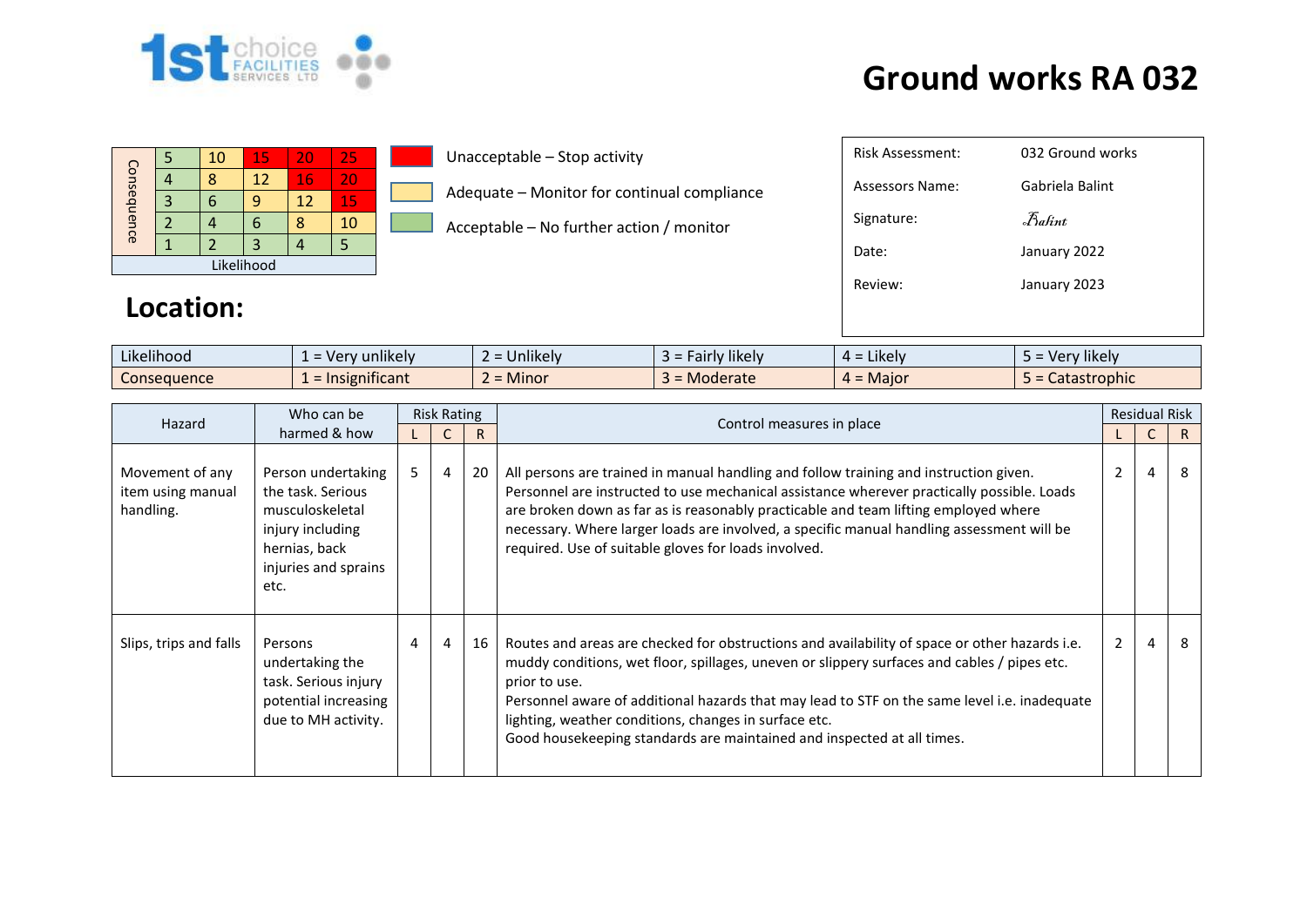



| Contact with<br>underground<br>services i.e. gas /<br>electric pipes or<br>cables. | Persons using or in<br>close proximity to<br>excavator, potential<br>to strike<br>underground<br>services resulting in<br>fire or explosion.<br>Serious injury<br>potential / fatality | 3              | 5  | 15 | Personnel to undertake scanning of ground prior to breaking ground with rescanning at<br>depths not exceeding 300mm. Personnel to consult plans as well as obvious pointers to<br>underground services.<br>Personnel to be conversant with HSG47 Avoiding danger from underground services (HSE)                                                                                                           | 2            | 5 | 10 |
|------------------------------------------------------------------------------------|----------------------------------------------------------------------------------------------------------------------------------------------------------------------------------------|----------------|----|----|------------------------------------------------------------------------------------------------------------------------------------------------------------------------------------------------------------------------------------------------------------------------------------------------------------------------------------------------------------------------------------------------------------|--------------|---|----|
| Struck by<br>machinery / plant                                                     | Persons using or in<br>close proximity to<br>excavator, potential<br>to be struck by<br>plant & or parts.<br>Serious injury<br>potential / fatality                                    | 3              | -5 | 15 | Personnel who operate machinery are competent and have been trained in the type of plant<br>in use. Checking of audio / visual warning devices at regular intervals. Use of banksman when<br>manoeuvring plant.<br>Safety signage surrounding machine with segregation from others not involved in the task.<br>Safety / exclusion zone created in slewing area.<br>Speed limits in place at site location | 2            | 5 | 10 |
| Excavator tipping /<br>overturning                                                 | Persons<br>undertaking the<br>task and others<br>who may be<br>affected. Serious<br>injury potential /<br>fatality through<br>crush / trauma etc                                       | $\overline{3}$ | 5  | 15 | Identification of ground conditions pre use, awareness that ground conditions may change<br>during the course of the task.<br>Only persons who have had the necessary information, instruction and training in the type of<br>plant used are permitted to operate<br>Banksman in place when operating near excavations, use of stop blocks.                                                                | $\mathbf{1}$ | 5 | 5  |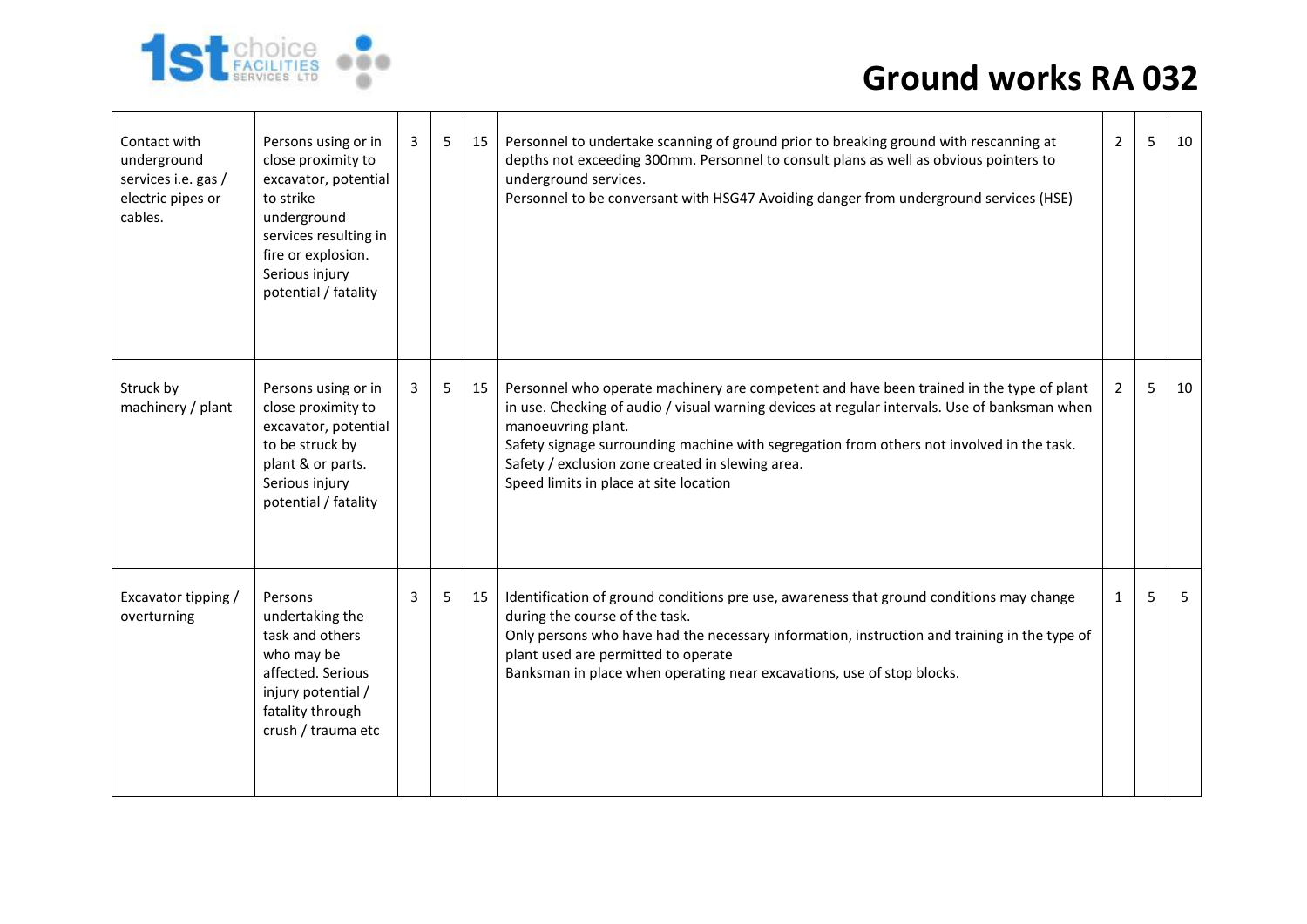

| Refuelling of plant      | Personnel involved<br>in the task,<br>potential for fire,<br>explosion, burns,<br>and skin irritation                             | 3 | 5 <sup>1</sup> | 15 | Refuelling points planned or use of mobile refuelling facility.<br>Personnel undertaking the refuelling are trained and deemed competent to undertake the<br>task in a safe manner.<br>Fire controls in place e.g. no smoking zone and fire extinguishers in place with signage.<br>COSHH assessment available for fuel<br>PPE in place and the use enforced. | $\overline{2}$ | 5 | 10 |
|--------------------------|-----------------------------------------------------------------------------------------------------------------------------------|---|----------------|----|---------------------------------------------------------------------------------------------------------------------------------------------------------------------------------------------------------------------------------------------------------------------------------------------------------------------------------------------------------------|----------------|---|----|
| Excavation<br>subsidence | Persons<br>undertaking task.<br>Serious injury<br>potential, possible<br>fatalities through<br>suffocation /<br>multiple injuries | 3 | 5 <sup>1</sup> | 15 | Competent person to inspect excavations daily and record the findings. Checks to include<br>nearby structures that may be affected by undermining. Suitable precautions in place to<br>prevent collapse i.e. shuttering or sloping etc.                                                                                                                       | 2              | 5 | 10 |
| Offloading of<br>lorries | Persons<br>undertaking task.<br>Serious injury<br>potential through<br>Failure of load                                            | 3 | $\overline{4}$ | 12 | Loading/Off-loading of material/ plant only in designated areas. All equipment used in<br>loading/ off-loading operations to be subject to regular inspection and maintenance<br>including legislative requirements. Use of plant and equipment to have SWL clearly visible.                                                                                  | $\overline{2}$ | 4 | 8  |
| Lifting operations       | Persons<br>undertaking task.<br>Serious injury<br>potential through<br>Failure of load                                            | 4 | $\overline{4}$ | 16 | Strops and shackles etc. to be strong and stable enough for intended use. SWL to be clearly<br>marked on all lifting equipment and accessories. Checking of such equipment pre- use and<br>on a regular basis to be recorded. Continual monitoring.                                                                                                           | $\overline{2}$ | 4 | 8  |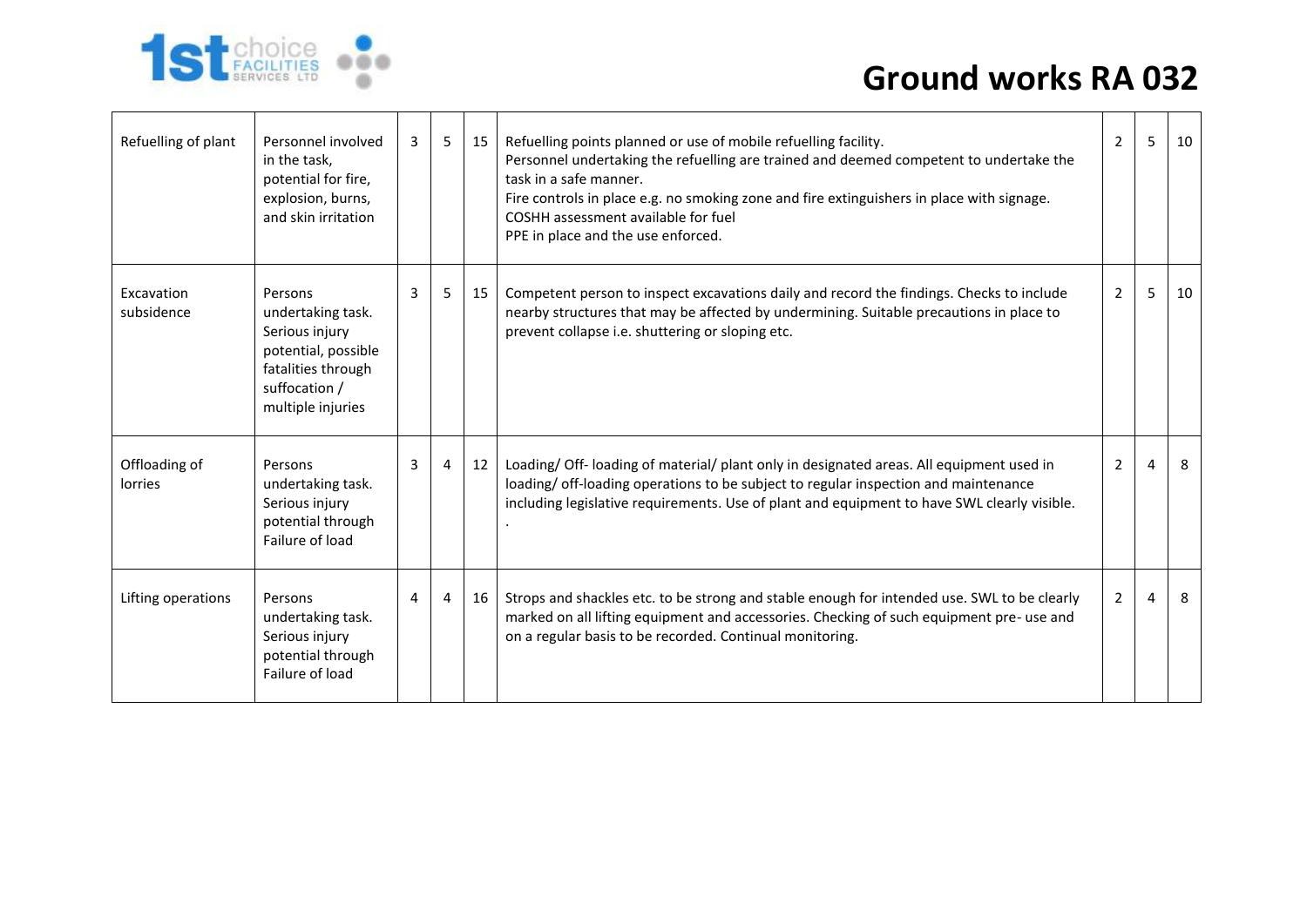